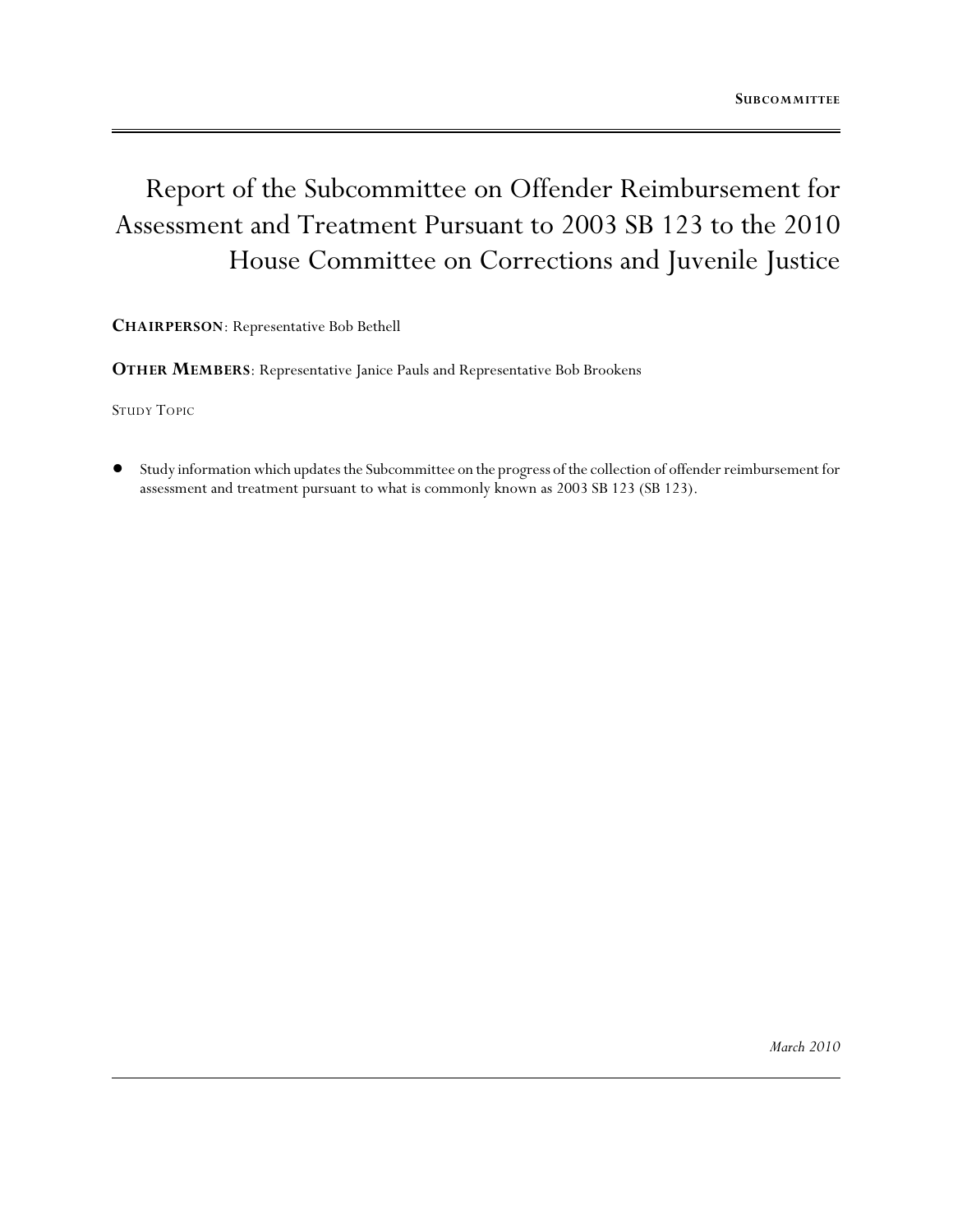# Subcommittee on Offender Reimbursement for Assessment and Treatment Pursuant to 2003 SB 123

**CONCLUSIONS AND RECOMMENDATIONS:** An updated report of this Subcommittee is sufficient to provide comparative information to the parties interested in the progress of collection of SB 123 fees from offenders.

The Subcommittee would like the Sentencing Commission to consider further action that would increase reimbursements, including, but not limited to:

- Continue to educate partners regarding reimbursement orders and collections;
- ! Request correction of journal entries of sentencing where the reimbursement is ordered, but was not journalized;
- ! Increase orders and collections overall, but especially in those districts where there is little or no reimbursement activity taking place; and
- ! Try to find a way to put SB 123 reimbursement a little higher in priority, perhaps with a percentage split such as including treatment reimbursement as part of the docket fee disbursement.

Finally, the Subcommittee would like another update on the progress of the collection of offender reimbursement in January 2011.

*Proposed Legislation:* None.

### **BACKGROUND**

In the 2009 Legislative Session, a Subcommittee was formed at the initiative of Representative Pat Colloton, Chairperson of the House Committee on Corrections and Juvenile Justice to study the issue of offender reimbursement of 2003 SB 123, commonly known as SB 123, fees. SB 123 provides a sentencing alternative for an offender convicted of a first or second drug possession. The offender could be sentenced to Community Corrections intensive supervision and be required to successfully complete a certified drug treatment program in lieu of being sentenced to a state correctional facility. SB 123 promotes the policy of reserving correctional facility capacity for more serious, violent offenders. The Subcommittee consisted of Representative Bob Bethell, Chairperson; Representative Nile Dillmore, and Representative Bob Brookens.

The 2009 Subcommittee found that current law adequately addressed reimbursement so additional legislation was not necessary. However, the Subcommittee recommended a flat fee of a minimum of \$300 be assessed by the court at sentencing, with Community Corrections requesting modification based upon the offender's ability to pay; the court is required to collect the fee and send it to the Kansas Sentencing Commission (KSC); the probation not be extended if fees are still outstanding at the end of the probation term; the outstanding fees are turned over to a collection agency; and the collection of insurance does not waive collection of the \$300 flat fee.

In the 2010 Legislative Session, the Subcommittee was reauthorized by Representative Pat Colloton, Chairperson of the House Committee on Corrections and Juvenile Justice, to receive information updating the Subcommittee on the progress of the collection of offender reimbursement for assessment and treatment pursuant to SB 123 since February 2009 when the recommendation to assessa minimum \$300 flat fee was made.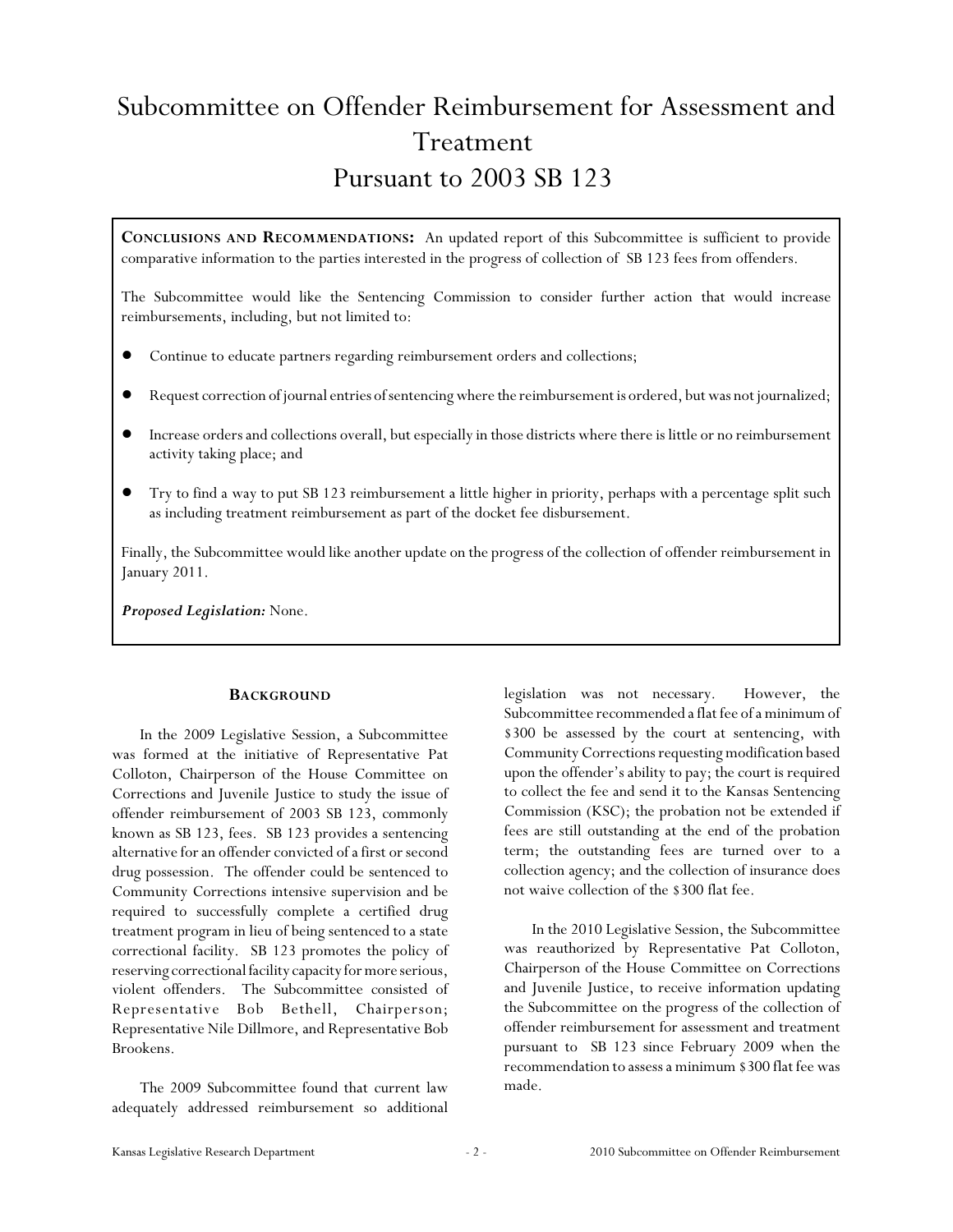#### **COMMITTEE ACTIVITIES**

The Subcommittee met on January 27 and March 18, 2010. Items discussed by the 2010 Subcommittee relating to its charge by the Chairperson are reviewed in the following material, along with the Subcommittee's conclusions and recommendations to the House Committee on Corrections and Juvenile Justice.

## **January 27, 2010**

Helen Pedigo, Executive Director of the Kansas Sentencing Commission, updated the Subcommittee on the collections of treatment fees from 2003 SB 123 offenders. In the 2009 Legislative Session, a Subcommittee studied this issue. That Subcommittee found that current law adequately addressed reimbursement so additional legislation was not necessary. However, the Subcommittee recommended a flat fee of a minimum of \$300 be assessed by the court at sentencing, with Community Corrections requesting modification based upon the offender's ability to pay; the court is required to collect the fee and send it to the KSC; the probation not be extended if fees are still outstanding at the end of the probation term; the outstanding fees are turned over to a collection agency; and the collection of insurance does not waive collection of the \$300 flat fee.

Ms. Pedigo indicated that most districts are sending money in but that the money from the collection of the treatment reimbursement was not coming in as was hoped. She indicated that one explanation was that the journal entry was just changed in July to include the flat fee recommended by the Subcommittee. Additionally, the KSC did not place the information that a flat fee of \$300 would be required on the presentence investigation report but will be adding it in the near future. Finally, Ms. Pedigo indicated that another hurdle may be supervision officers do not see collection of fees as their main priority.

Representative Pauls stated that it is a possibility to subject the receipt of SB 123 money to a collection of reimbursement by a certain percentage. The Subcommittee agreed to study the matter further at a later time.

### **March 18, 2010**

The Subcommittee received testimony from Helen Pedigo, Executive Director of the Kansas Sentencing Commission; Jay Holmes, Administrator of the Sedgwick County Department of Corrections; Sharon Brown, Director of Field Services of the Johnson County Department of Corrections; and Keith Clark, Director of Community Corrections, 4<sup>th</sup> Judicial District.

Ms. Pedigo reiterated her testimony from the January meeting of the Subcommittee. She provided the Subcommittee with a chart showing offender reimbursement collected by Community Corrections Agencies from the time of 2003 SB 123's inception through February 23, 2010. Ms. Pedigo also provided the Subcommittee with a copy of the letter notifying all judges of the district court of the 2009 Subcommittee's recommendations, a copy of the updated Kansas Sentencing Guidelines Journal Entry of Judgement, which specifically provides for SB 123 Offender Reimbursement of at least \$300, a copy of the E-Newsletter of the KSC notifying recipients of the newsletter of the 2009 Subcommittee's recommendations, and a copy of the updated Presentence Investigation Report, which specifically provides the officer the option of requesting a condition of probation be SB 123 Offender Reimbursement of at least \$300. (Attachment 1).

Mr. Holmes provided the Subcommittee with information that SB 123 was intended to reduce the prison population, increase treatment availability across the state, and to foster a collaborative atmosphere between correctional supervision and drug treatment providers. (Attachment 2). He stated this collaboration enables joint decision making regarding offenders' treatment and supervision. As a result, Sedgwick County can claim the successful closure type for this population in CY08 was 67 percent.

Mr. Holmes testified that the typical client incurs an average debt of more than \$1,600.00 in associated court costs, attorneys' fees, drug treatment, and forensic science center fees with every case. This cost, combined with an offender unemployment rate in Sedgwick County of 29 percent, makes it especially difficult for offenders to meet their financial obligations.

Mr. Holmes further testified that in CY09, SB 123 offenders from Sedgwick County reimbursed the State \$8,472.00 in SB 123 drug treatment fees. Since the inception of the SB 123 program in 2003, offenders from Sedgwick County have reimbursed the State